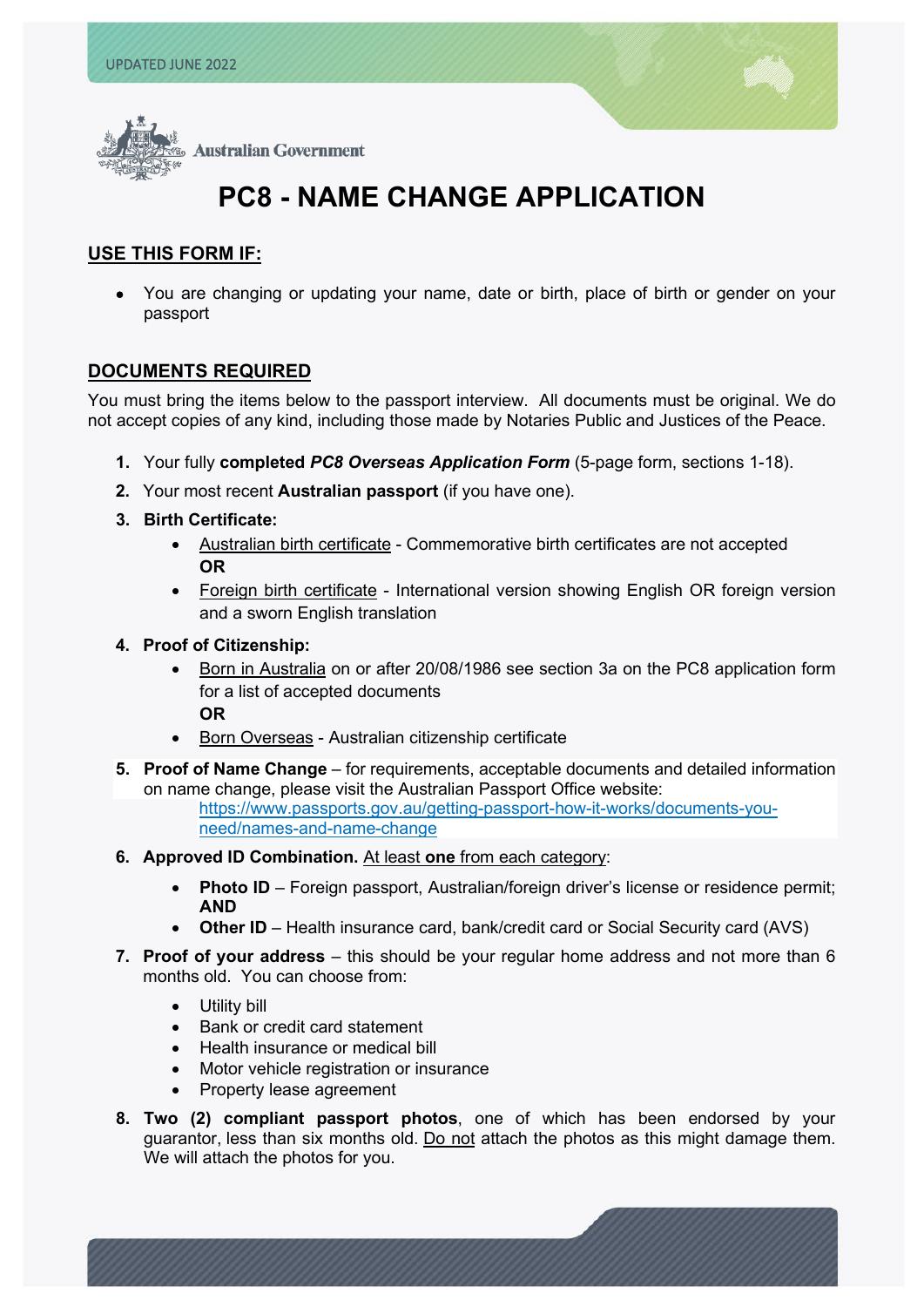

- **9. Return envelope and stamps.** Please bring a self-addressed return envelope (C5 size) and stamps to the value of CHF6.30 or you can pay the registered postage fee (CHF6.00) at the appointment. One stamped envelope is required for each passport application. **Passports can only be mailed within Switzerland. If you are applying from a neighbouring country, you will be required to collect your new passport in person.**
- **10. Visa, MasterCard or EC/Maestro** card for payment unless you are eligible for the gratis replacement passport (for eligibility requirements please visit the Australian Passport Office website [Replacement passport | Australian Passport Office \(passports.gov.au\)\)](https://www.passports.gov.au/getting-passport-how-it-works/special-travel-documents/replacement-passport). We do not accept bank transfer, cash, Post Finance debit and all other credit cards.

# **USE THIS CHECKLIST TO PREPARE FOR YOUR INTERVIEW**

- All **supporting documents are original** (photocopies and notarised copies not accepted).
- Application **form is sized/printed correctly** so nothing is cut off at the top or bottom of pages. Check your printer settings – set to *shrink to size* before printing.
- **Guarantor has properly completed and signed** Section 11 (including date of birth).
- **[Guarantor meets the criteria](https://usa.embassy.gov.au/guarantors)** and is not related to you by birth/marriage or living at the same address. They can live in the same building but not apartment.
- Guarantor has **written on the back of one photo** "This is a true photo of *YOUR FULL NAME"* and signed underneath.
- Guarantor **agrees to be contacted by phone** during normal business hours to confirm the applicant's identity.
- **No alterations**, tracing over or whiteout used on signatures and dates at Sections 11, 17 and 18.
- Sections 11 and 17 are **dated within six months** of your interview date.
- Your **signatures** at Section 17 and 18 are **completely inside the boxes**. They should not be touching any words or lines around the signature box.
- **Photos checked for size and quality**. Two identical, good quality colour glossy prints that are printed at the highest resolution, less than six months old, produced using dye sublimation, not from an inkjet printer. Where possible we recommend providing digital format of photos to accompany your application. See the photo guidelines at [Photo guidelines](https://www.passports.gov.au/getting-passport-how-it-works/photo-guidelines)  [| Australian Passport Office \(passports.gov.au\)](https://www.passports.gov.au/getting-passport-how-it-works/photo-guidelines) for more information.
- You have **booked an appointment**. See our website for instructions on booking an appointment. [Passport Services \(mission.gov.au\)](https://geneva.mission.gov.au/gene/cons_pass2.html)

# **USEFUL INFORMATION TO PREPARE YOUR APPLICATION**

## **Registry of Births, Deaths and Marriages (RBDM):**

For information on how and where to apply for a name change certificate or revised birth certificate, please visit the website of Registry of Births, Deaths and Marriages (RBDM) in the state that you were born.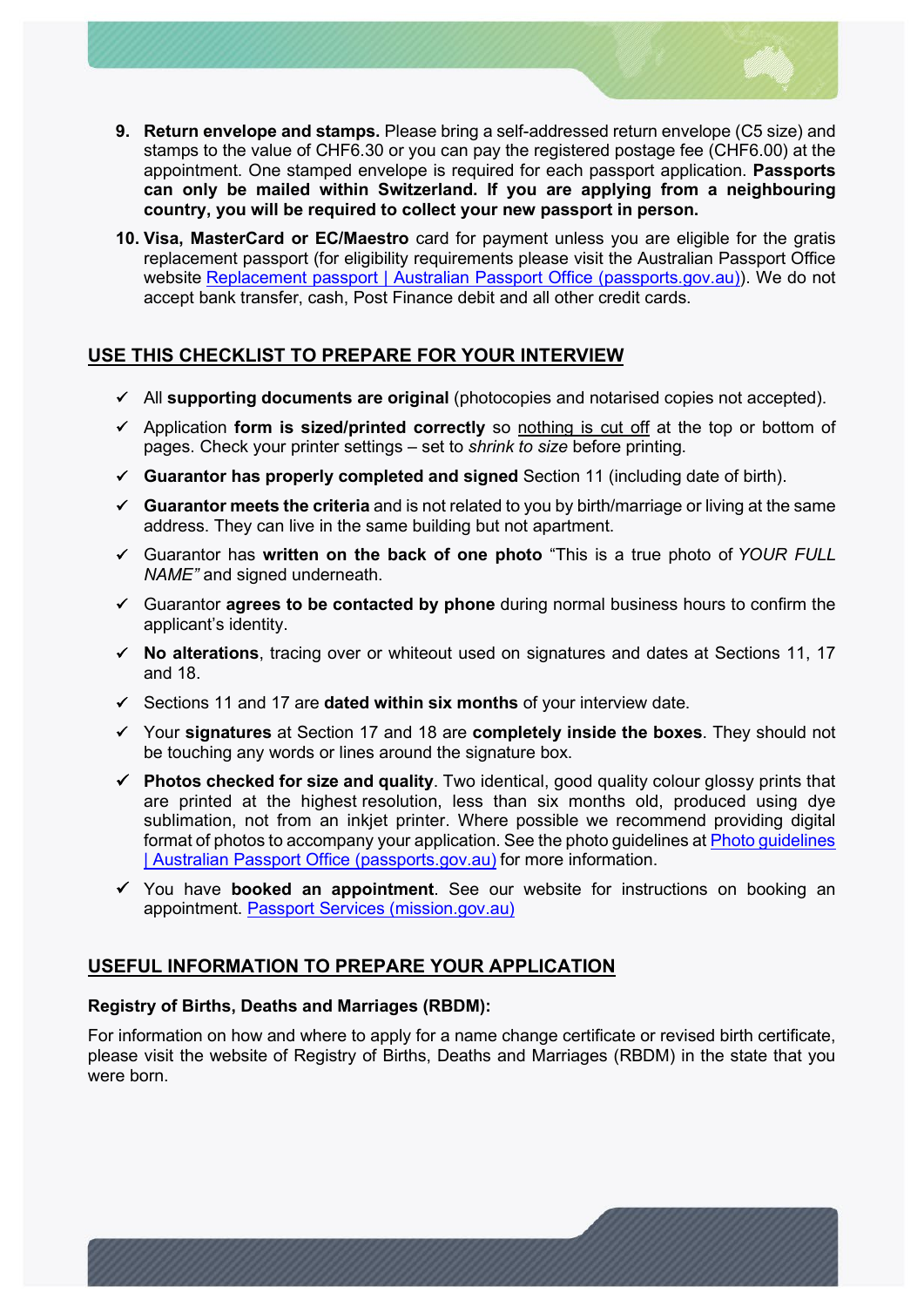

## **Citizenship Certificate:**

Can't locate your original citizenship certificate or want to update to new name? For information on how and where to apply for a replacement certificate, please visit<https://immi.homeaffairs.gov.au/>

## **Apostilles or Authentication:**

An "Apostille" is a form of authentication issued (large stamp attached) to documents for use in countries that participate in *The Hague Convention of 1961*:

- **Swiss legalisation offices** for each Canton can be found on the Swiss Federal Chancellery website [www.bk.admin.ch/dienstleistungen/legal/index.html?lang=en](http://www.bk.admin.ch/dienstleistungen/legal/index.html?lang=en)
- **Other countries** please contact the authorities where the certificate was issued for information or visit the HCCH website: [www.hcch.net](http://www.hcch.net/)

## **Translations of Foreign Issued Documents:**

All foreign documents must be the international version showing English otherwise an official sworn English translation of all pages is required. In Switzerland and most European countries, a new international certificate (called *Extract*) showing English can be ordered from the issuing authority which is faster and less expensive than having the documents translated.

Translation Services can be found:

- Swiss Association of Sworn Translators -<http://www.astj.ch/en>
- NAATI - [www.naati.com.au](http://www.naati.com.au/)

#### **Guarantor (Referee) in Switzerland:**

#### **Who needs a guarantor?**

If you are using the Application for an Australian Passport Overseas form (PC8, 5-page form) you **must** provide a guarantor. A guarantor is not optional. Your guarantor must complete Section 11 of the application form. He/she must also endorse the back of one photo by writing in English "**This is a true photo of [your full name**]" and sign underneath.

#### **General Guarantor Criteria**

You should ensure that your guarantor:

- $\checkmark$  is 18 years of age or older
- $\checkmark$  is not related to you/the child by birth or marriage
- $\checkmark$  is not in a de facto relationship with you or a parent
- $\checkmark$  does not live at the same address as you, the child or a parent
- $\checkmark$  has known you/the child for at least 12 months or since birth for a child under 1 year of age
- $\checkmark$  is willing and available to be phoned and to discuss your application with us during normal business hours
- $\checkmark$  meets the quarantor qualifications below.

## **Guarantor Qualifications**

There are two types of guarantor you can choose from:

## **1. A current Australian passport holder**

**OR**